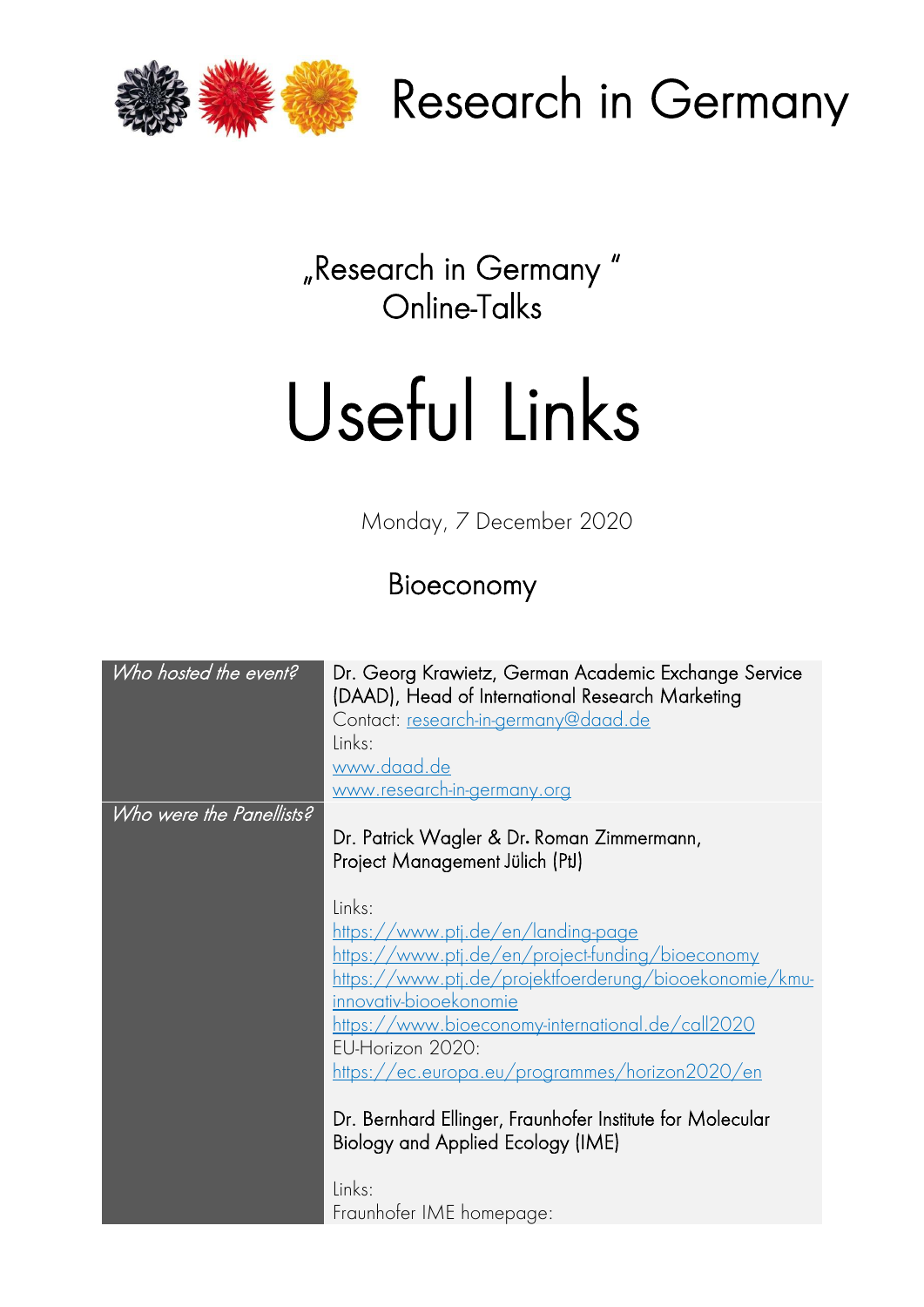[https://www.ime.fraunhofer.de/en/About\\_Us.html](https://www.ime.fraunhofer.de/en/About_Us.html)

Fraunhofer-Society homepage: [www.fraunhofer.com](http://www.fraunhofer.com/)

Fraunhofer Attract-Programme: [https://www.fraunhofer.de/en/jobs-and-career/seasoned](https://eur03.safelinks.protection.outlook.com/?url=https%3A%2F%2Fwww.fraunhofer.de%2Fen%2Fjobs-and-career%2Fseasoned-professionals%2Ffraunhofer-attract.html&data=02%7C01%7C%7C717fb3e5caeb4a5c3bcb08d80c82755d%7C30abdb70b28448308df7daa5b0052ed2%7C0%7C0%7C637273101775475883&sdata=DMfqAaRPovac7oCGlNhTcmV%2FAlAXv2D%2Buw9uu1t9L30%3D&reserved=0)[professionals/fraunhofer-attract.html](https://eur03.safelinks.protection.outlook.com/?url=https%3A%2F%2Fwww.fraunhofer.de%2Fen%2Fjobs-and-career%2Fseasoned-professionals%2Ffraunhofer-attract.html&data=02%7C01%7C%7C717fb3e5caeb4a5c3bcb08d80c82755d%7C30abdb70b28448308df7daa5b0052ed2%7C0%7C0%7C637273101775475883&sdata=DMfqAaRPovac7oCGlNhTcmV%2FAlAXv2D%2Buw9uu1t9L30%3D&reserved=0)

Career at Fraunhofer: [www.fraunhofer.de/career](https://eur03.safelinks.protection.outlook.com/?url=http%3A%2F%2Fwww.fraunhofer.de%2Fcareer&data=02%7C01%7C%7C717fb3e5caeb4a5c3bcb08d80c82755d%7C30abdb70b28448308df7daa5b0052ed2%7C0%7C0%7C637273101775460912&sdata=WRBB%2BjRpXGscYa8nevmH4%2FZ2K9KvUVKdWLIupXpZYbM%3D&reserved=0)

Overview of Fraunhofer Institutes: [https://www.fraunhofer.de/en/institutes/institutes-and](https://eur03.safelinks.protection.outlook.com/?url=https%3A%2F%2Fwww.fraunhofer.de%2Fen%2Finstitutes%2Finstitutes-and-research-establishments-in-germany.html&data=02%7C01%7C%7C717fb3e5caeb4a5c3bcb08d80c82755d%7C30abdb70b28448308df7daa5b0052ed2%7C0%7C0%7C637273101775465902&sdata=qbpQO1rfqc5z6d%2BrjMFheHBRNGIucEwbfLl6YUtEZ60%3D&reserved=0)[research-establishments-in-germany.html](https://eur03.safelinks.protection.outlook.com/?url=https%3A%2F%2Fwww.fraunhofer.de%2Fen%2Finstitutes%2Finstitutes-and-research-establishments-in-germany.html&data=02%7C01%7C%7C717fb3e5caeb4a5c3bcb08d80c82755d%7C30abdb70b28448308df7daa5b0052ed2%7C0%7C0%7C637273101775465902&sdata=qbpQO1rfqc5z6d%2BrjMFheHBRNGIucEwbfLl6YUtEZ60%3D&reserved=0)

Fraunhofer current research: [https://www.fraunhofer.de/en/research/current](https://eur03.safelinks.protection.outlook.com/?url=https%3A%2F%2Fwww.fraunhofer.de%2Fen%2Fresearch%2Fcurrent-research.html&data=02%7C01%7C%7C717fb3e5caeb4a5c3bcb08d80c82755d%7C30abdb70b28448308df7daa5b0052ed2%7C0%7C0%7C637273101775470896&sdata=z6arjZe2hONFIxM8r%2B03S%2BJVPzhZ6%2FC8%2FNkZGIEY55U%3D&reserved=0)[research.html](https://eur03.safelinks.protection.outlook.com/?url=https%3A%2F%2Fwww.fraunhofer.de%2Fen%2Fresearch%2Fcurrent-research.html&data=02%7C01%7C%7C717fb3e5caeb4a5c3bcb08d80c82755d%7C30abdb70b28448308df7daa5b0052ed2%7C0%7C0%7C637273101775470896&sdata=z6arjZe2hONFIxM8r%2B03S%2BJVPzhZ6%2FC8%2FNkZGIEY55U%3D&reserved=0)

Welcome to Fraunhofer (All important information for incoming international researchers): [https://www.fraunhofer.de/en/about](https://eur03.safelinks.protection.outlook.com/?url=https%3A%2F%2Fwww.fraunhofer.de%2Fen%2Fabout-fraunhofer%2Fcorporate-responsibility%2Fhr-management%2Finternationality.html&data=02%7C01%7C%7C717fb3e5caeb4a5c3bcb08d80c82755d%7C30abdb70b28448308df7daa5b0052ed2%7C0%7C0%7C637273101775480874&sdata=hJDMql2uYubx259I%2FiN0yrPTIC%2FK7%2BgcOn7rJxen4ow%3D&reserved=0)[fraunhofer/corporate-responsibility/hr](https://eur03.safelinks.protection.outlook.com/?url=https%3A%2F%2Fwww.fraunhofer.de%2Fen%2Fabout-fraunhofer%2Fcorporate-responsibility%2Fhr-management%2Finternationality.html&data=02%7C01%7C%7C717fb3e5caeb4a5c3bcb08d80c82755d%7C30abdb70b28448308df7daa5b0052ed2%7C0%7C0%7C637273101775480874&sdata=hJDMql2uYubx259I%2FiN0yrPTIC%2FK7%2BgcOn7rJxen4ow%3D&reserved=0)[management/internationality.html](https://eur03.safelinks.protection.outlook.com/?url=https%3A%2F%2Fwww.fraunhofer.de%2Fen%2Fabout-fraunhofer%2Fcorporate-responsibility%2Fhr-management%2Finternationality.html&data=02%7C01%7C%7C717fb3e5caeb4a5c3bcb08d80c82755d%7C30abdb70b28448308df7daa5b0052ed2%7C0%7C0%7C637273101775480874&sdata=hJDMql2uYubx259I%2FiN0yrPTIC%2FK7%2BgcOn7rJxen4ow%3D&reserved=0)

Fernanda Martinelli, Junior Researcher und PhD Candidate, [Centre for Development Research \(ZEF\), University of Bonn](http://www.zef.de/zefhome.html)  ZEF:<https://www.zef.de/zefhome.html> University of Bonn: [www.uni](http://www.uni-bonn.de/startpage?set_language=en)[bonn.de/startpage?set\\_language=en](http://www.uni-bonn.de/startpage?set_language=en)

DAAD funding: [Development-Related Postgraduate Courses](https://eur03.safelinks.protection.outlook.com/?url=http%3A%2F%2Fdaad.de%2Fgo%2Fen%2Fstipa50076777&data=04%7C01%7C%7C160fc85569a14482deee08d8952c8edc%7C30abdb70b28448308df7daa5b0052ed2%7C0%7C0%7C637423365914886623%7CUnknown%7CTWFpbGZsb3d8eyJWIjoiMC4wLjAwMDAiLCJQIjoiV2luMzIiLCJBTiI6Ik1haWwiLCJXVCI6Mn0%3D%7C1000&sdata=XJBflxglHA02gS77rdQlmXjSas4ODU%2BC3gn00I7Ye2M%3D&reserved=0)  [\(EPOS\)](https://eur03.safelinks.protection.outlook.com/?url=http%3A%2F%2Fdaad.de%2Fgo%2Fen%2Fstipa50076777&data=04%7C01%7C%7C160fc85569a14482deee08d8952c8edc%7C30abdb70b28448308df7daa5b0052ed2%7C0%7C0%7C637423365914886623%7CUnknown%7CTWFpbGZsb3d8eyJWIjoiMC4wLjAwMDAiLCJQIjoiV2luMzIiLCJBTiI6Ik1haWwiLCJXVCI6Mn0%3D%7C1000&sdata=XJBflxglHA02gS77rdQlmXjSas4ODU%2BC3gn00I7Ye2M%3D&reserved=0) Doctoral Programme: [BIGS-DR / Centre for Development](https://eur03.safelinks.protection.outlook.com/?url=https%3A%2F%2Fwww.zef.de%2Fdoctoral-program.html&data=04%7C01%7C%7C160fc85569a14482deee08d8952c8edc%7C30abdb70b28448308df7daa5b0052ed2%7C0%7C0%7C637423365914886623%7CUnknown%7CTWFpbGZsb3d8eyJWIjoiMC4wLjAwMDAiLCJQIjoiV2luMzIiLCJBTiI6Ik1haWwiLCJXVCI6Mn0%3D%7C1000&sdata=SrImFPvhjZ2pjZ%2FSjXAHylQ5UdXd%2B7AE%2BOxRIlrAZDA%3D&reserved=0)  [Research / Uni-Bonn](https://eur03.safelinks.protection.outlook.com/?url=https%3A%2F%2Fwww.zef.de%2Fdoctoral-program.html&data=04%7C01%7C%7C160fc85569a14482deee08d8952c8edc%7C30abdb70b28448308df7daa5b0052ed2%7C0%7C0%7C637423365914886623%7CUnknown%7CTWFpbGZsb3d8eyJWIjoiMC4wLjAwMDAiLCJQIjoiV2luMzIiLCJBTiI6Ik1haWwiLCJXVCI6Mn0%3D%7C1000&sdata=SrImFPvhjZ2pjZ%2FSjXAHylQ5UdXd%2B7AE%2BOxRIlrAZDA%3D&reserved=0)

There are two more Bioeconomy research projects led by ZEF. Take a look here: STRIVE: <https://strive-bioecon.de/> SABIO: [http://sabio-project.org/](https://eur03.safelinks.protection.outlook.com/?url=http%3A%2F%2Fsabio-project.org%2F&data=04%7C01%7C%7C953cb97065e14e6c099908d89aa239ca%7C30abdb70b28448308df7daa5b0052ed2%7C0%7C0%7C637429368841181161%7CUnknown%7CTWFpbGZsb3d8eyJWIjoiMC4wLjAwMDAiLCJQIjoiV2luMzIiLCJBTiI6Ik1haWwiLCJXVCI6Mn0%3D%7C1000&sdata=8NhW%2BYkX8pKaavcxOjVBUw9%2BFytoz4hxahoXxh4e%2F44%3D&reserved=0)

AN INITIATIVE OF THE



**Federal Ministry** of Education and Research

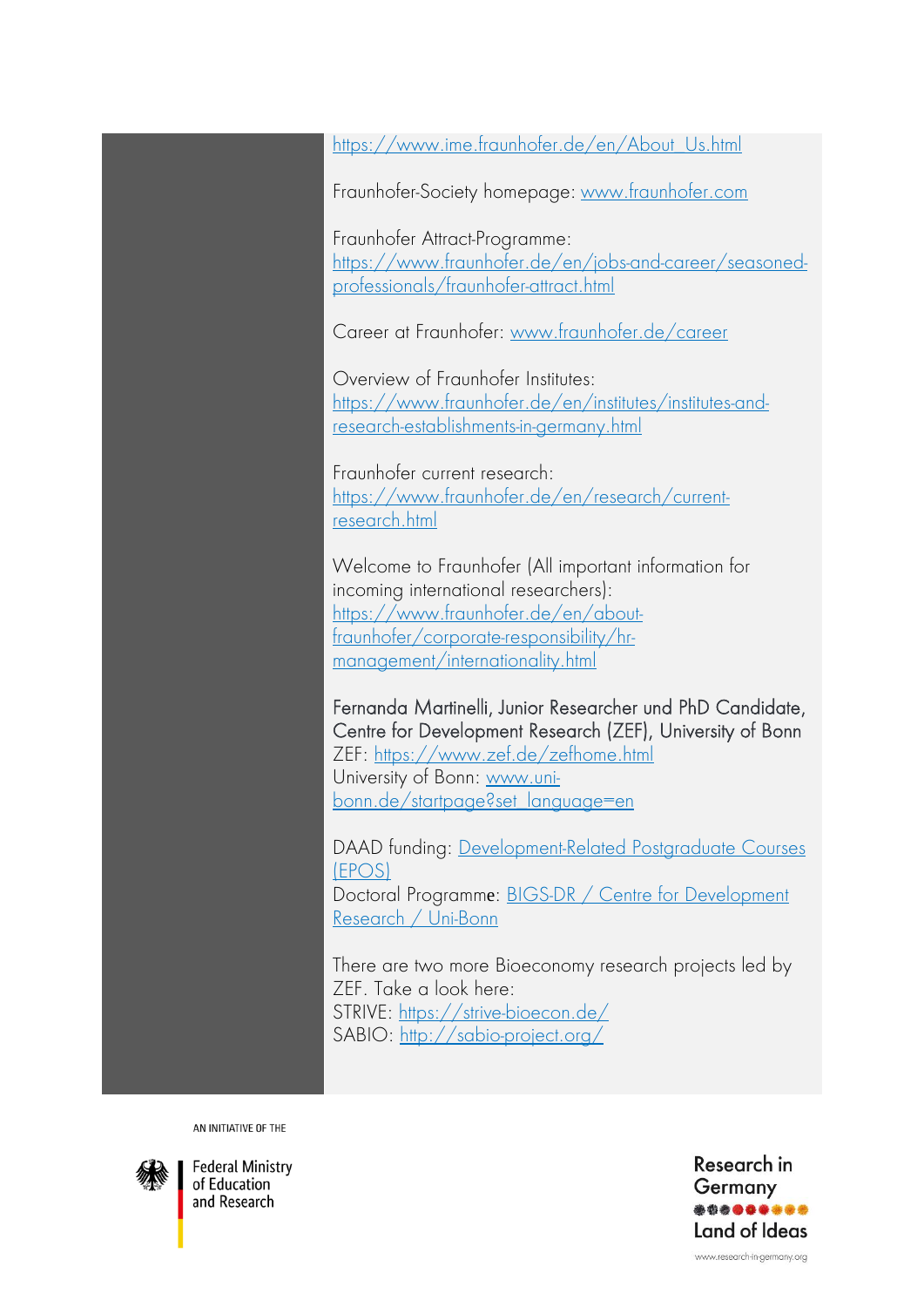## For more information on Bioeconomy in Germany please check out the following links:

The internet plattform Bioeconomy.de provides information on current developments in Germany: <https://biooekonomie.de/en>

The "Research in Germany"-website features a spotlight on Bioeconomy, the science topic of the years 2020/21 in Germany: [https://www.research-in](https://www.research-in-germany.org/en/spotlight/bioeconomy.html)[germany.org/en/spotlight/bioeconomy.html](https://www.research-in-germany.org/en/spotlight/bioeconomy.html)

#### Useful Links:

Research funding www.research-in-germany.org/funding www.funding-quide.de www.euraxess.de/en/in foerderdatenbank www.dfg.de/en/research\_funding/programmes www.humboldtfoundation.de/en/apply/sponsorship-programmes/programmes-a-z [https://ec.europa.eu/research/mariecurieactions/node\\_en](https://ec.europa.eu/research/mariecurieactions/node_en) [www.volkswagenstiftung.de/en/funding/our-funding-portfolio-at-a-glance/freigeist-fellowships](http://www.volkswagenstiftung.de/en/funding/our-funding-portfolio-at-a-glance/freigeist-fellowships) [www.facebook.com/Research.in.Germany](http://www.facebook.com/Research.in.Germany) [www.twitter.com/ResearchGermany](http://www.twitter.com/ResearchGermany) [www.research-in-germany.org/newsletter](http://www.research-in-germany.org/newsletter)

"Research in Germany"-Publications and brochures https://www.research-in-germany.org/downloads

Useful contacts www.diplo.de (German missions abroad) www.daad.de/local (Offices abroad) www.euraxess.de/en/uebersicht\_servicezentren www.germaninnovation.info (German Houses of Research and Innovation, DWIH)

Preparing for a successful research stay www.research-in-germany.org/research-stay www.diplo.de (Visa regulations) www.recognition-in-germany.de www.make-it-in-germany.com www.goethe.de/learngerman

Doing a doctorate www.research-in-aermany.org/phd www.phdgermany.de www.daad.de/international-programmes

AN INITIATIVE OF THE



**Federal Ministry** of Education and Research